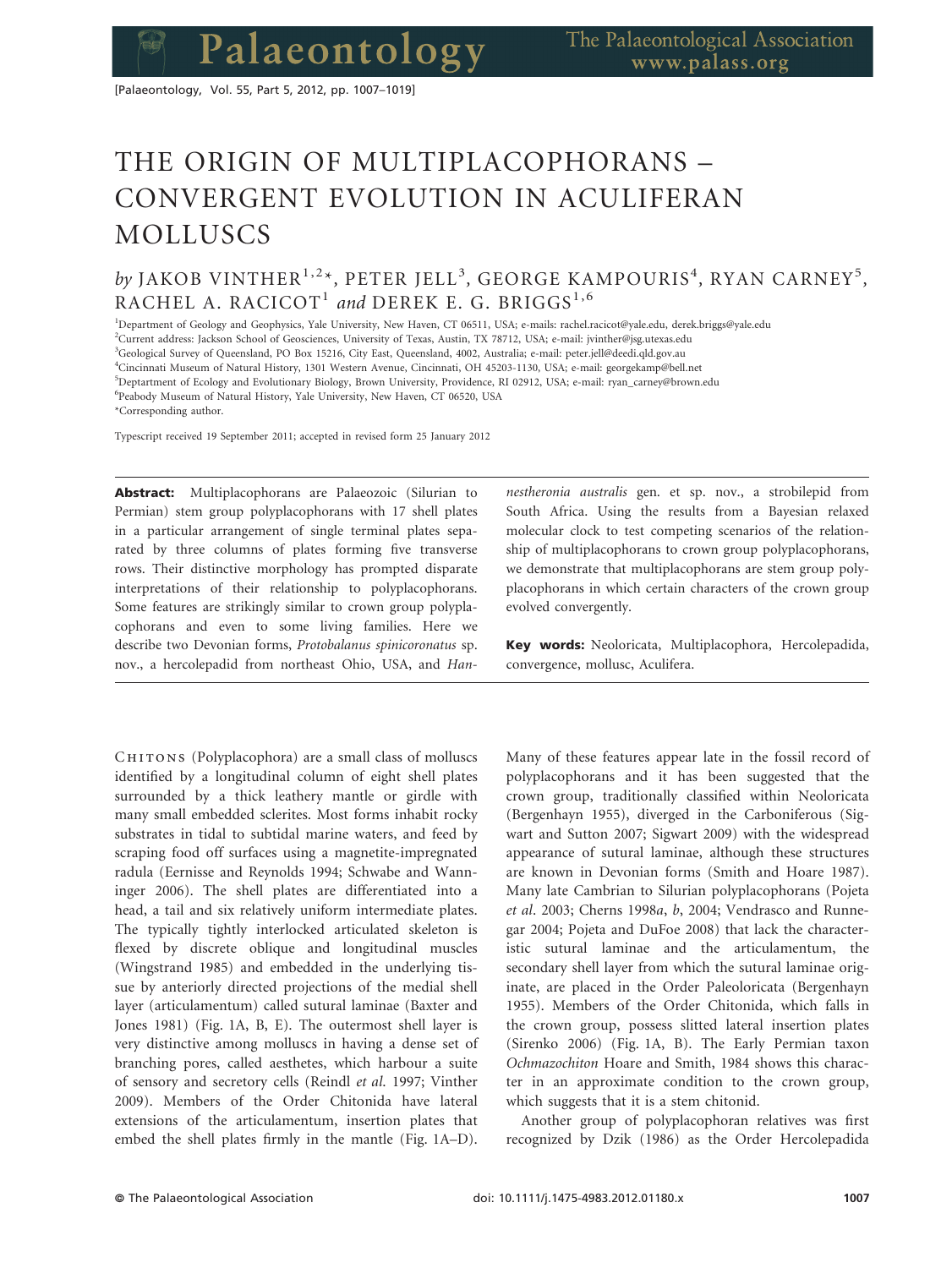

FIG. 1. A, features of chiton shell plates with notable characters depicted. B, a phylogeny with the morphologic classification of crown group Polyplacophora showing the distribution of shell plate traits shown in A. C–J, convergence in multiplacophorans and crown group chitons. C–F, details of modern chitons. G–J, multiplacophoran structures convergent with those in crown group chitons. Pectinated insertion plates in the modern chiton Rhyssoplax olivacea (C) and Protobalanus spinicoronatus sp. nov. (G). Division of the intermediate shell into a raised lateral (la) and more depressed median area (ma) in R. olivacea (D), and the similar condition in P. spinicoronatus (H). E, Sutural laminae (sl) in R. olivacea and I, Diadeloplax paragrapsima Hoare and Mapes, 1995. F, Schizoplax brandtii, an acanthochitoninid with intermediate plates divided (black arrows) by an organic ligament (white arrows) (detail) and J, the complete skeleton of Polysacos vickersianum Vendrasco et al., 2004. Scale bars represent 1 mm in C–E, G, H; 5 mm in F, I, J.

but they have since become more widely known as multiplacophorans (Hoare and Mapes 1995). These forms have 17 shell plates (Fig. 1J). Single head and tail plates are separated by intermediate plates arranged in three columns and five transverse rows, each row with a symmetric median plate flanked by left⁄right asymmetric plates (Figs 1J, 2 and 3). This distinctive arrangement is considered diagnostic of a monophyletic group which consists of two families, the Hercolepadidae and the Strobilepidae. The oldest form is Hercolepas signata Aurivillius, 1892 from the Silurian (Wenlock) of Sweden (Appendix S1) and the youngest is Diadeloplax apiculatus (Hanger et al. 2000) from the Permian of Oregon. Vendrasco et al. (2004) showed that the multiplacophorans are closely related to polyplacophorans and concluded that they are part of the stem group: the shells, like those of polyplacophorans, have an upper layer harbouring aesthete canals that overlies a medial layer, the articulamentum, which extends laterally and anteriorly. Vendrasco et al. (2004) also noted that multiplacophorans possess charac-

ters of the polyplacophoran crown group: sutural laminae and insertion plates. However, given the stratigraphic separation between the multiplacophorans (Silurian) and the oldest suggested crown polyplacophorans (Carboniferous) they argued that some crown group features had evolved in the stem group and placed the multiplacophorans above paleoloricates on the stem lineage to crown polyplacophorans. Puchalski et al. (2009), in contrast, placed the multiplacophorans within the Neoloricata and argued that they belong to the polyplacophoran crown group because of the presence of sutural laminae, thereby extending the fossil record of crown group polyplacophorans into the Silurian.

At least part of this conflict we believe is because of the utilization of different nomenclature in the classic Linnean sense and the recent implementation of crown group/stem group distinctions. Invertebrate palaeontologists, in particular, have tended to classify fossil stem groups under the same name as the crown when they resemble them for the most part, which can create conflicts about the definition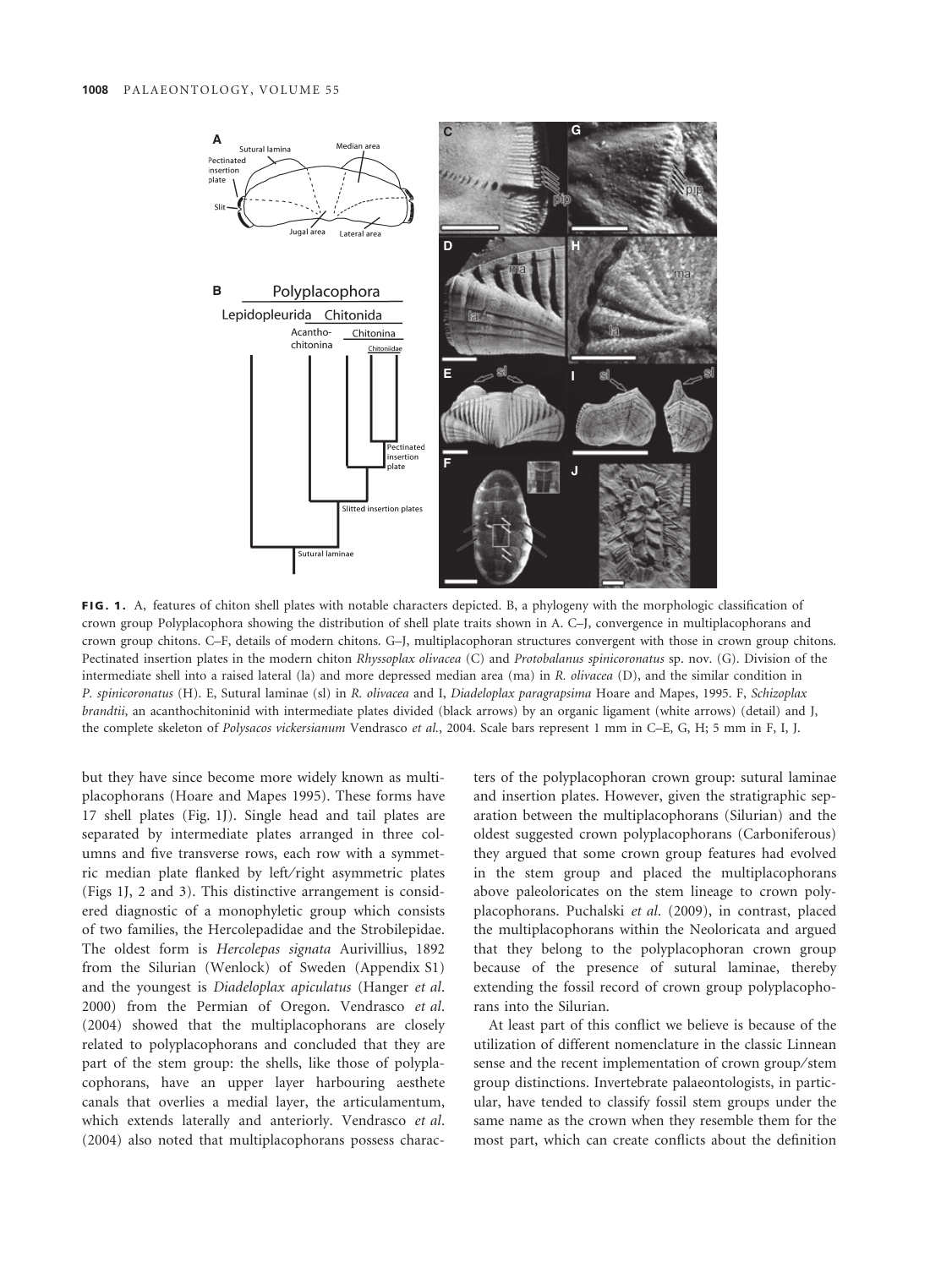

FIG. 2. Protobalanus spinicoronatus sp. nov. Holotype CMC 53909. A–H, dorsal and ventral view before embedding ventral surface in resin. I–J, microCT scan. K–P, plates restored to their original positions. A, dorsal view. B, ventral view. C, fourth left outer intermediate plate with the lateral (la), median (ma) and inner (ia) areas denoted. D, detail of the ventral side of the 1st left outer intermediate plate showing the mantle spines and the pectinated insertion plates (pip). E, ventral view of right fifth outer intermediate plate showing a sediment infilled subapical cavity (sac) and an anterior projection of the ventral shell layer similar to a sutural lamina (sl). F, detail of head plate. G, ventral view of head plate. H, ventral view of the 4th and 5th left outer plates showing the sutural laminae and subapical cavities. I, microCT rendering of the dorsal side and the ventral side, J. The restored specimen in dorsal, K; lateral right, L; ventral, M; lateral left, N; anterior, O; and posterior view, P. Scale bars represent 3 mm in A, B; 1 mm in C–H; 5 mm in I, J and 5 mm in K–P.

of the common name and result in arbitrary determinations of what stem taxa are included (De Queiroz and Gauthier 1990; De Queiroz 2007). In this study, we discuss the systematic position of multiplacophorans using the stem vs crown group distinction and define their systematic placement among extant and fossil polyplacophorans.

As stated earlier, some features of multiplacophorans are similar to those in crown group polyplacophorans (Fig. 1). Vendrasco et al. (2004) noted, the articulamentum extends further than the tegmental (uppermost) shell layer along most of the shell margin (Fig. 1G, I), like the sutural laminae that define the polyplacophoran crown group (Fig. 1A, B, E) and the insertion plates in the Chitonida (Fig. 1A, C). The plate margins for insertion in multiplacophorans are beset with densely spaced grooves (Figs 1G and 3D) that resemble those of the subgroup Chitonidae (Fig. 1C, D). The shell surface is divided into lateral and median shell areas in most multiplacophorans (Fig. 1H). This division is especially prominent in the Hercolepadidae and resembles the condition in Chitonidae (Fig. 1C, D) and closely related families. Interestingly, the modern polyplacophoran Schizoplax brandtii resembles multiplacophorans in having six intermediate plates divided medially by an organic ligament (Fig. 1F) and single terminal shell plates.

These similarities between multiplacophorans and certain crown group polyplacophorans are chimaeric: the division of the shell into distinct lateral and median areas, and the pectinated insertion plates are features of the Chitonidae in the Chitonina, whereas the laterally divided intermediate shell plates of Schizoplax (Fig. 1F) occur in the Acanthochitonina (Sirenko 2006). The presence of structures similar to sutural laminae defines the Neoloricata and the crown group and could be posited to argue for a placement of the Multiplacophora in these.

If multiplacophorans are crown group polyplacophorans with affinities to the Chitonina or Acanthochitonina, the crown group diverged prior to the Silurian when multiplacophorans appeared. On the other hand, if multiplacophorans are stem group polyplacophorans, the divergence should coincide with the first appearance of accepted fossil crown group polyplacophorans, which is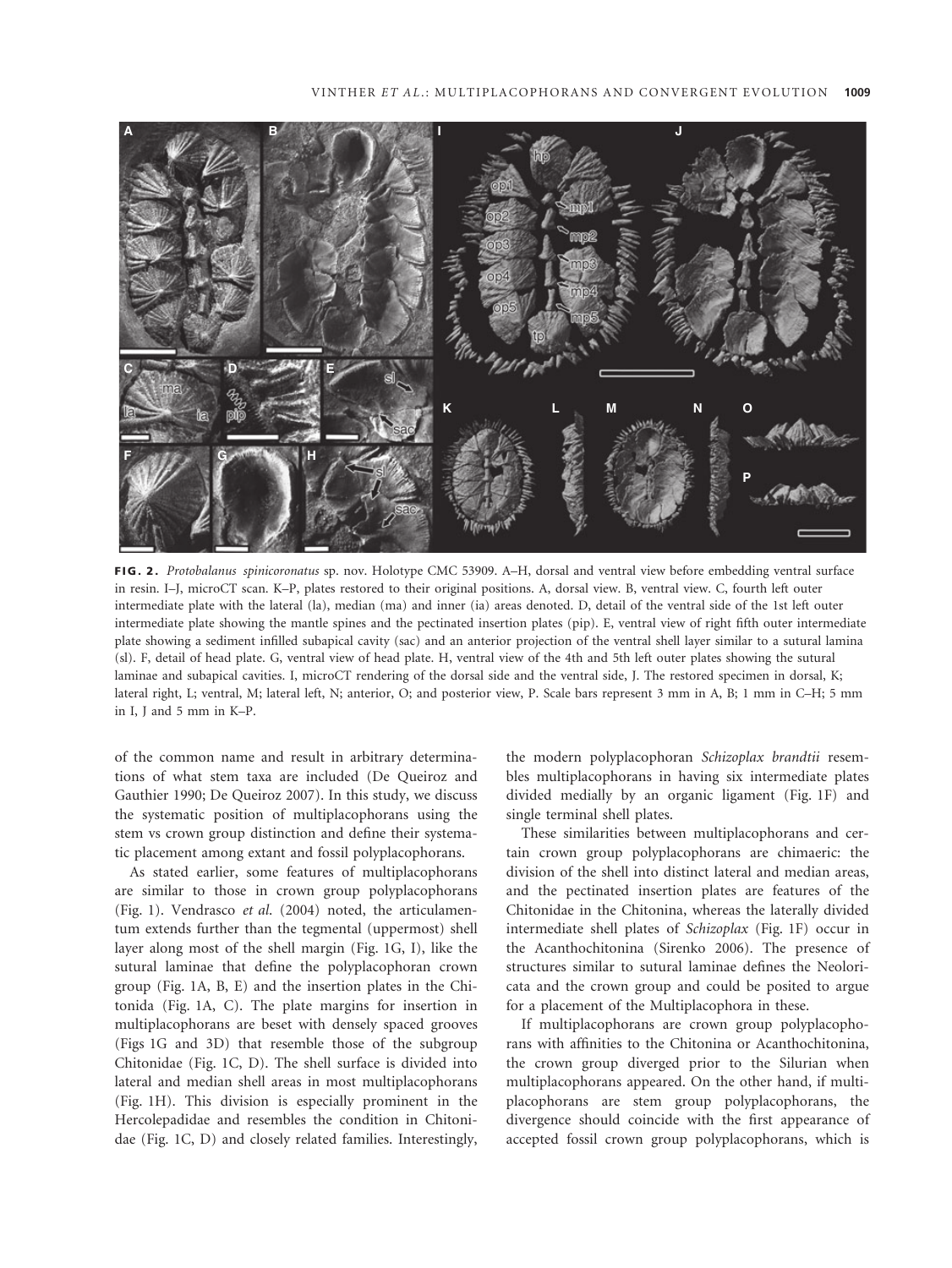most likely at or after the Carboniferous (Vendrasco et al. 2004; Sigwart and Sutton 2007; Sigwart 2009). The Order Chitonida diverged sometime around the early Permian depending on the interpretation of Ochmazochiton as stem (Hoare and Smith 1984) or crown Chitonida (Sirenko 2006). To test these hypotheses, we used the results of a recent phylogenetic analysis (Vinther et al. 2012) that includes a relaxed molecular divergence estimate of the crown group (Neoloricata) and the Chitonida.

## MATERIAL AND METHODS

Two new Devonian species are described: Protobalanus spinicoronatus sp. nov. and Hannestheronia australis gen. et sp. nov. The holotype of P. spinicoronatus, collected from the Silica Formation, Ohio, USA, is held at the Cincinnati Museum of Natural History, Cincinnati Museum Center (CMC) 53909. The Silica Formation has been correlated broadly with similarly fossil-rich Givetian, Hamilton age strata within the epicontinental Appalachian and Michigan basins (Bartholomew and Brett 2007). P. spinicoronatus was collected from Arthroacantha-dominated crinoid beds at the base of Unit 9 (Kesling and Chilman 1975). The specimen was exposed from the ventral side upon discovery. This surface was fixed with silicone glue to allow preparation of the dorsal side. However, it was

then decided that the silicone glue should be replaced with a more solid and transparent resin, so the glue was mechanically prepared away to expose the ventral surface again. The dorsal surface was fixed with cyclododecane (Brown and Davidson 2010) to support the delicate shell plates. The ventral surface was coated in ammonium chloride sublimate and photographed (Fig. 2B) before being fixed with ultratransparent epoxy resin HXTAL (NYL-1). Most of the dorsal surface was exposed mechanically; the matrix enclosing the mantle spines and shell margins was left intact. The specimen was subjected to a microCT scan at the Yale Core Center for Musculoskeletal Disorders. The specimen was scanned in water using a UCT-35 scanner (Scanco, Bruttisellen, Switzerland) at an energy of 75 kVp, 500 ms integration time, and an isometric voxel size of 18.5  $\mu$ m. Enough contrast between the fossil and the matrix was available to allow the plates and spines to be separated from the matrix manually using the software Avizo 6. The position of facetted or curved edges of individual plates indicates where they were juxtaposed. The shell plates and spines were restored to their original relative positions with the software Maya 2010 by Autodesk, Inc. A video of the microCT scanned specimen, before and after segmentation and restoration, is included in the supporting information (Appendix S2).

Geological Survey of South Africa specimen C730, the holotype of Hannestheronia australis gen. et sp. nov., is a

> FIG. 3. Hannestheronia australis gen. et sp. nov. A, C, D, holotype C730. B, E, paratype C0601. C, D, detail of reticulate ornamentation on plates and spines. E, Detail of the ventral side of the 4th and 5th outer right plate showing the pectinated insertion plates. Scale bars represent 5 mm in A and B; 1 mm in C and D and 3 mm in E.

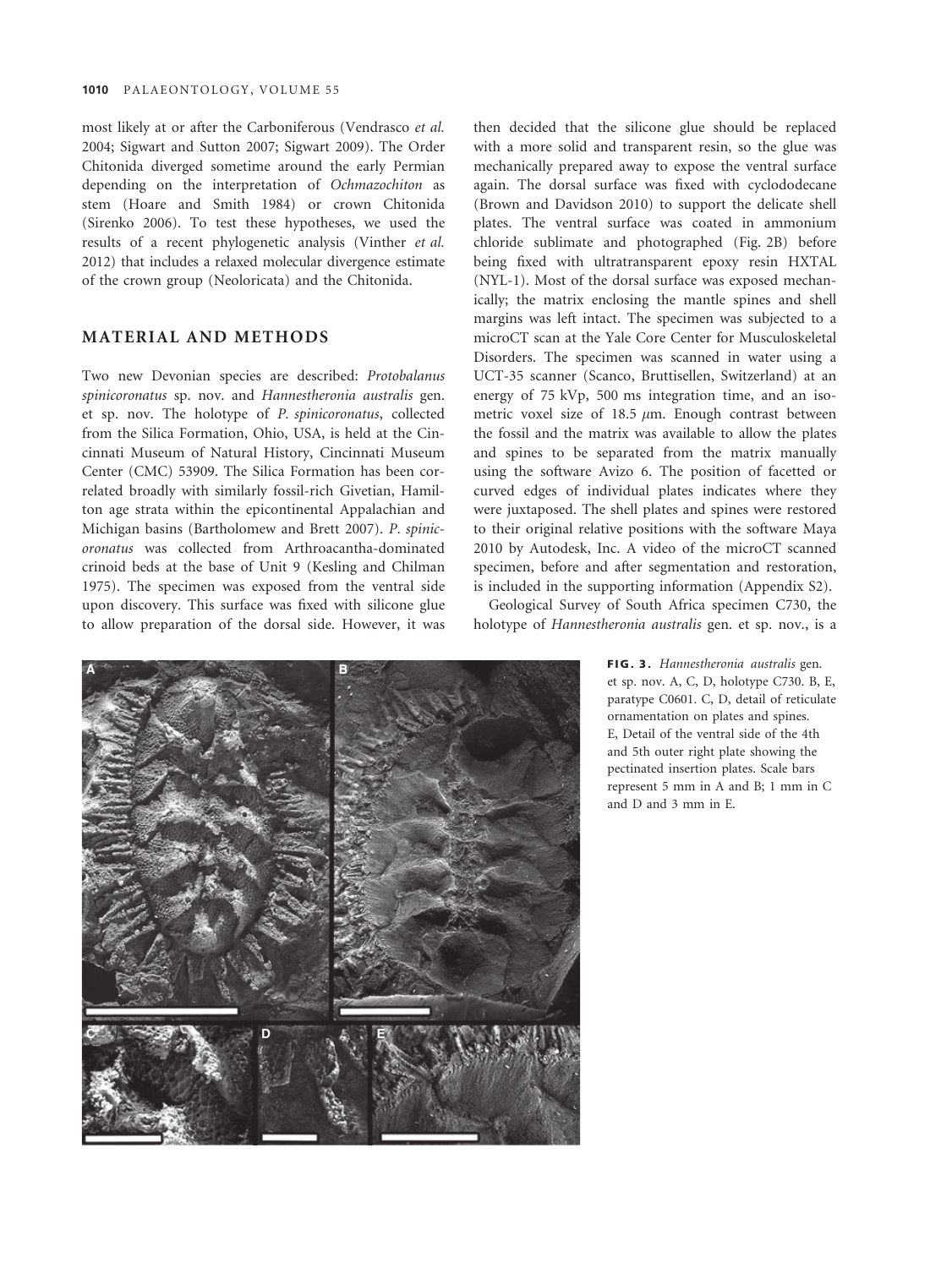decalcified external mould. It was studied from a black latex cast that shows the dorsal surface but, because of the lacquer applied to the mould, the details are compromised in several areas. The paratype C0601 is an internal mould. The blackened latex moulds of the holotype and paratype of the species were photographed after coating with ammonium chloride sublimate.

The time calibrated tree in Figure 4 is derived from a molecular clock analysis (Vinther et al. 2012) using the inferred optimal substitution model (GTR + CAT +  $\Gamma^4$ ) and molecular clock (CIR), with soft bounds under the default setting in Phylobayes 3.3b. Eleven calibrations were used, all of which lie in outgroups with respect to the Aculifera.

## SYSTEMATIC PALAEONTOLOGY

#### Crown group ACULIFERA Hatchek, 1891

Remarks. Several workers have advocated the use of crown, total and stem group in classifications that incorporate fossils (Jefferies 1979; Donoghue 2005; De Queiroz 2007) to minimize ambiguity regarding the position of extinct forms. We use such an approach here to clarify our use of higher taxonomic names that refer to different molluscan groups. Molecular studies (Kocot et al. 2011;

FIG. 4. A chronogram of aculiferans from Vinther et al. (2012) with indication of fossil appearances of certain characters. The estimated molecular divergence times of crown chitons are congruent with the fossil record, suggesting an early Carboniferous apperance. The multiplacophorans are tentatively placed on the chiton stem lineage with a dotted line to the earliest appearance in the Silurian. The first known fossil appearance of certain key features in crown group polyplacophorans is shown. The appearance of sutural laminae is indicated (Devonian) as well as slitted insertion plates present in Ochmazochiton (Hoare and Smith 1984), a putative stem group chitonid. The oldest known fossil appearance of pectinated insertion plates is in the Upper Cretaceous Chiton rossi (Smith 1973). The drawings of plates of the proposed stem aculiferan Matthevia are modified from Vendrasco et al. (2004).

Smith et al. 2011; Vinther et al. 2012) showed that polyplacophorans and aplacophorans are sister taxa, together constituting the clade Aculifera (Scheltema 1993). The classification of crown Polyplacophora is based on Sirenko (2006) (Fig. 4).

The traditional classification of polyplacophorans (Bergenhayn 1955) does not translate readily to a cladistic scheme that distinguishes between stem and crown group taxa. Bergenhayn (1955) erected Neoloricata for polyplacophorans with an articulamentum forming sutural laminae (Fig. 1A) and Paleoloricata for fossil polyplacophorans lacking these features. The Neoloricata includes all living polyplacophorans together with fossil forms on the stem lineage with sutural laminae. Some Early Palaeozoic Paleoloricata are stem group polyplacophorans, but some are most likely stem aplacophorans or stem aculiferans (Sigwart and Sutton 2007; Vinther, et al. 2012). Paleoloricata is therefore paraphyletic towards the two extant groups Aplacophora and Polyplacophora and should be abandoned as a formal taxon (but see Pojeta et al. (2010) for an alternative view of the affinities of Acaenoplax and the paleoloricates as stem polyplacophorans). Neoloricata is often equated to crown group Polyplacophora (Puchalski et al. 2009) even though it is an apomorphy-based clade that includes fossil forms that lie on the stem lineage. Multiplacophorans form a monophyletic clade on the polyplacophoran stem lineage. Clades above family level are unranked.

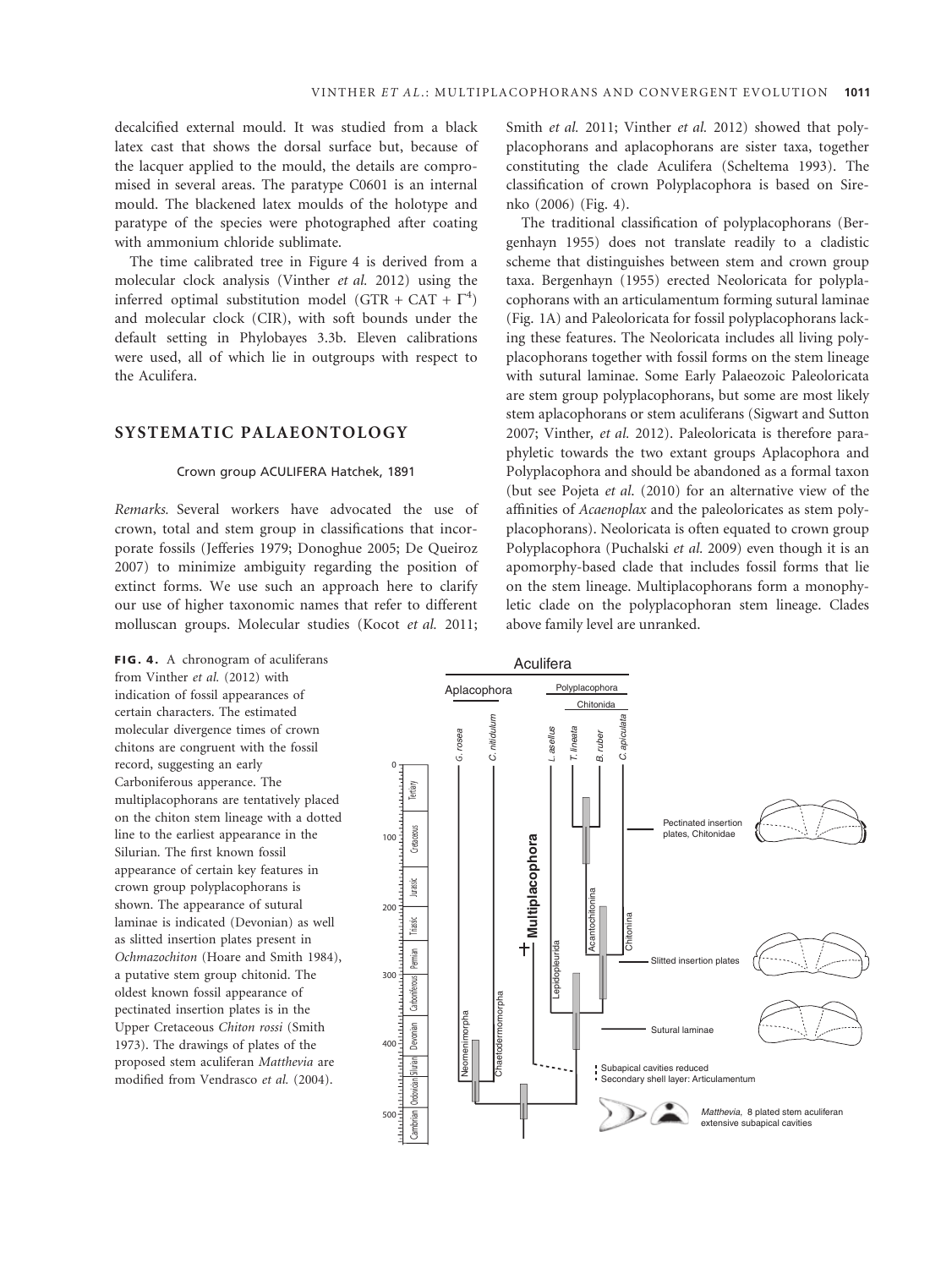#### Total group POLYPLACOPHORA De Blainville, 1816

#### Order MULTIPLACOPHORA Hoare and Mapes, 1995

Amended diagnosis. The Order Multiplacophora is defined by seven transverse shell rows. Single head and tail plates are separated by five intervening rows, each consisting of a larger left and right outer plate and a smaller median plate arranged in three longitudinal columns (Fig. 2I). The first outer shell plate overlaps both the head plate and the second outer shell plate. Outer plates 2–5 overlap posteriorly. Aesthete canals are present in the uppermost shell layer. The underlying shell layer forms projections on the outer margins reminiscent of insertion plates in Chitonida, and sutural laminae on outer shell plates 2–5 as well as the tail plates. The projections on the outer margins are densely pectinated by evenly spaced furrows. (After previous authors: Hoare and Mapes 1995; Vendrasco et al. 2004; Puchalski et al. 2009.)

Included families. Hercolepadidae Dzik, 1986, Strobilepidae (Hoare and Mapes 1995).

Remarks. We follow Vendrasco et al. (2004) in using Multiplacophora Hoare and Mapes, 1995 in preference to Hercolepadida Dzik, 1986 as this name is more widely used in the literature (Hoare and Mapes 1995; Vendrasco, et al. 2004; Larsson et al. 2009; Puchalski et al. 2009).

#### Family HERCOLEPADIDAE Dzik, 1986

Amended diagnosis. Radial ornament on shell plates distinctive. Outer intermediate plates 2–5 with a distinct raised lateral area bearing three radial ribs in contrast to

more delicate radial and concentric ornamentation in the median area. First outer intermediate plate with more ribs (five in Protobalanus spinicoronatus sp. nov. and seven in P. hamiltonensis). Girdle spines shorter than in Strobilepidae (after Dzik 1986).

Included genera. Hercolepas Aurivillius, 1892 and Protobalanus Hall and Clarke, 1888 (Appendix S1). Aenigmatectus Hoare and Mapes, 1996 is excluded as it does not possess key hercolepadid characters.

## Protobalanus spinicoronatus sp. nov. Figures 1G, 2

Derivation of name. From the Latin spina (spine) and corona (crown), for its resemblance to a thorny crown.

Type specimen. Holotype CMC 53909 (Fig. 2), a complete, partially disarticulated specimen from the Devonian (early Givetian) Silica Formation of Lucas County, Ohio.

Diagnosis. Head and tail plates of subequal width; first outer shell plate with five radial ribs on the lateral area.

Description. This specimen is preserved complete and partially disarticulated. The right outer plate number 3 (Fig. 2) is displaced underneath the first and second outer plate, and the spines are splayed out from the body, except in the anterior left portion.

The reconstruction, based on the microCT scan, indicates that the body was about 8 mm long and 6 mm wide excluding the spines. The dimensions of the individual plates are shown in Table 1.

Radial ribs are present on the dorsal surface of all plates. The outer areas show more prominent ribs. The head plate is suboval with a median umbo (Fig. 2F, G) and a flatter anterior

TABLE 1. Dimensions of individual plates, measured with a caliper on the specimen or latex peel.

| Protobalanus spinicoronatus | Length/mm  | Width/mm | Hannestheronia australis | Length/ $mm$ | Width/mm |
|-----------------------------|------------|----------|--------------------------|--------------|----------|
| Head plate                  | 2.9        | 2.2      | Head plate               | 2.52         | 2.27     |
| Tail plate                  | 2.18       | 2.3      | Tail plate               | 2.02         | 2.08     |
| 1st out. int.               | 2.33       | 2.73     | 1st out, int.            | 1.74         | 2.23     |
| 2nd out. int.               | 1.74(2.16) | 3.1      | 2nd out. int.            | 1.6          | 1.99     |
| 3rd out. int.               | 1.97(2.31) | 3.27     | 3rd out. int.            | 1.86         | 2.38     |
| 4th out. int.               | 1.96(2.30) | 3.39     | 4th out. int.            | 1.61         | 2.48     |
| 5th out. int.               | 1.91(2.24) | 2.88     | 5th out. int.            | 1.63         | 2.03     |
| 1st med. int.               | 0.78       | 0.86     | 1st med. int.            | c. 0.28      | c. 0.3   |
| 2nd med. int.               | 1.18       | 0.8      | 2nd med. int.            | NA.          | NA.      |
| 3rd med. int.               | 1.43       | 0.82     | 3rd med. int.            | NA.          | NA.      |
| 4th med. int.               | 1.41       | 0.65     | 4th med. int.            | c. 0.92      | c. 0.47  |
| 5th med. int.               | 1.27       | 0.43     | 5th med. int.            | c. 0.78      | c. 0.47  |

Measurements in parentheses are the length of the intermediate plate including apophysis⁄sutural laminae. The lengths of outer intermediate plates (out. int.) 2-5 in H. australis holotype PRV730, are concealed by strong overlap, and the median intermediate plates (med. int.) are not present or poorly preserved, which prevents detailed measurement.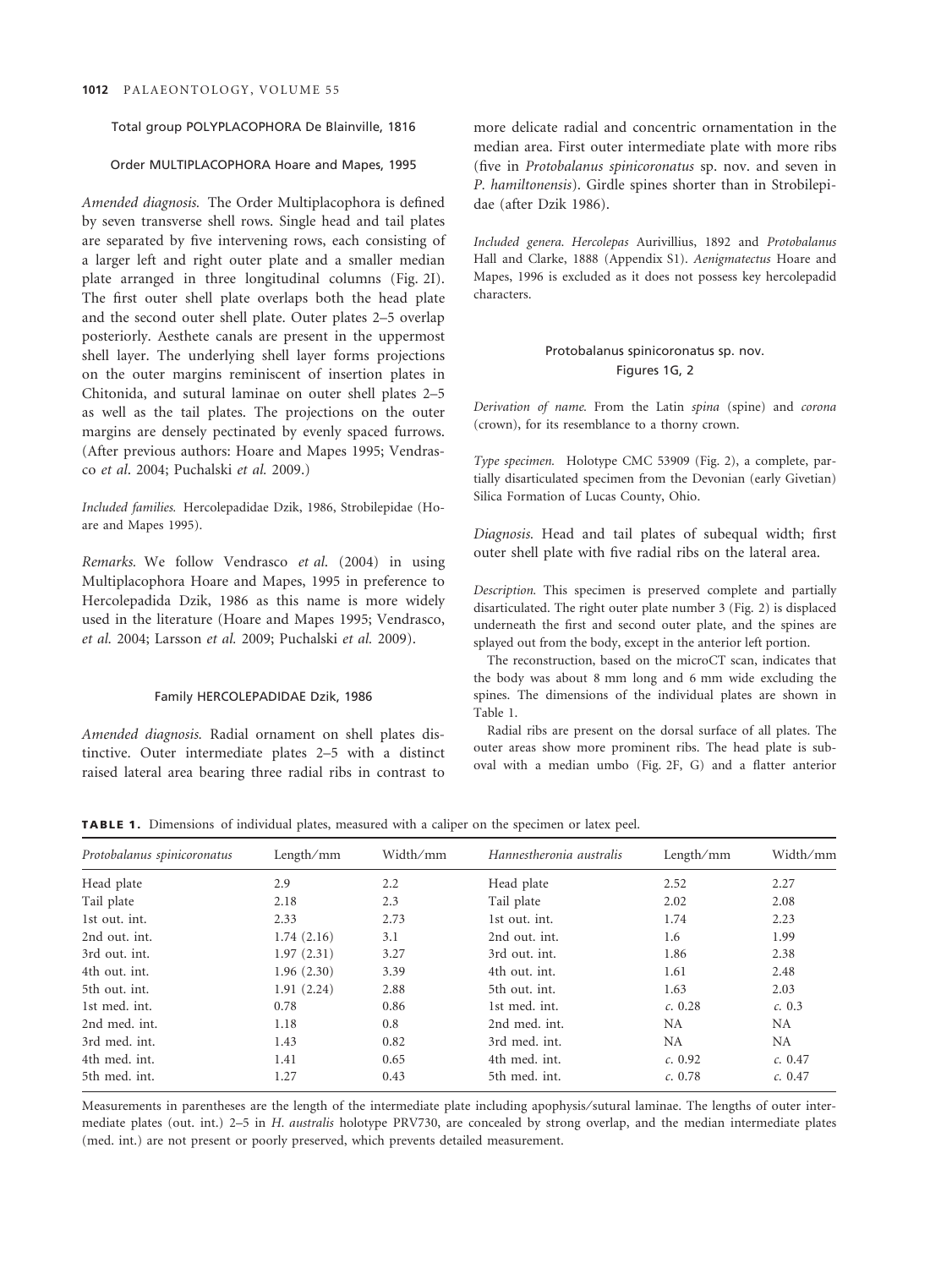area with eight radial ribs. Posteriorly, two ribs form a raised narrow transverse area on the head plate that abuts the first median intermediate plate (Fig. 2F, bottom). The tail plate is subquadrate with a posteriorly positioned umbo. Six more or less pronounced ribs are present in the anterior area. The rest of the tail plate is poorly preserved or concealed by matrix but the left lateral area reveals about six less pronounced ribs with pits concentrically arranged in the furrows. The first median intermediate plate is equidimensional, whereas the following four are elongate, increasing in size to the third (Fig. 2A, I, J). The lateral margins are notched and the plates widen markedly beyond this. The first outer plate overlaps both the head and the second lateral plate. Five radial ribs are present in the outer area and two in the inward-facing area. Three ribs are present on the raised lateral area of outer plates 2–5, although one rib on left lateral plate 4 is subdivided (Fig. 2C). The ribs on the raised inward-facing area of outer plates 3–4 are less prominent. The anteriorly facing area of the outer intermediate plates (referred to as the median area in Fig. 1H) shows 10–12 less pronounced ribs with pits in the furrows that separate them. Outer intermediate plates possess a distinct subapical cavity (Fig. 2E, H).

The outer margins are pectinate with dense furrows on the underside of all plates except the median intermediate plates (Fig. 2B, D, E, H). A projection of the underlying shell layer (sutural lamina) occurs at the most elevated central part of lateral plates 2–5 (Fig. 2E, H).

Additional elements of the skeleton of P. spinicoronatus are evident in the microCT scan among the spines. An area surrounding the base of the spines in the anterior left region (Fig. 2I), where the spines are preserved in their original position relative to the shell plates, is similar in density to the shell and consistent in position with the outline of the mantle in modern polyplacophorans. Some of this area is made up of distinct spinose elements, but much of it consists of sclerites too minute to be distinguished.

Discussion. P. spinicoronatus is distinguished from P. hamiltonensis Hall and Clark, 1888 by the near equal size of the head and tail plates and the fewer radial ribs on the lateral area of the first outer shell plate (five vs seven). The number of ribs on the anterior margin of the head plate is approximately the same (seven or eight). Both specimens of P. hamiltonensis are incomplete (Van Name 1926) which prevents further comparison of shell morphology.

The reconstruction of P. spinicoronatus (Fig. 2K–P, Appendix S2) shows an oval body outline similar to that in P. hamiltonensis (Van Name 1925, 1926) and Hannestheronia herein (Appendix S1). The outer edges of the plates form a continuous margin around which the marginal spines have been repositioned. The original specimen (Fig. 2I, J) shows that, although they retained their relative positions, the spines became detached and lost in the anterior right area. They may still have been embedded in a decay-resistant sclerite-bearing mantle

(perinotum), as observed in modern polyplacophorans, which held together the sclerites during decay and burial.

#### Family STROBILEPIDAE Hoare and Mapes, 1995

Amended diagnosis. Body usually elongate and suboval to oblong. Head plate large, about  $1/2$  to  $2/3$  of maximum body width excluding the spines. Outer intermediate plates not distinctly separated into lateral and median areas. Ribs weak or absent. Spines longer and more robust than in Hercolepadidae.

Included genera. Aenigmatectus Hoare and Mapes, 1996; Deltaplax Puchalski, Johnson, Kauffman and Eernisse, 2009; Diadeloplax Hoare and Mapes, 1995; Hannestheronia herein; Polysacos Vendrasco and Runnegar, 2004; Strobilepis Clarke in Hall and Clarke, 1988.

#### Genus HANNESTHERONIA gen. nov.

Derivation of name. For Dr Hannes Theron of the South African Geological Survey, Capetown, in recognition of his contribution to our knowledge of the Devonian of South Africa.

Diagnosis. Strobilepid with a distinct reticulate ornament on all dorsal plate surfaces.

Discussion. The reticulate ornamentation makes this form distinctive from any other described strobilepid or multiplacophoran.

## Hannestheronia australis sp. nov. Figure 3

Derivation of name. Latin australis (southern); the first Southern Hemisphere multiplacophoran.

Holotype. C730 (Fig. 3A, C, D) an external mould from the Devonian (Eifelian) Waboomberg Shale near the middle of the Bokkeveld Group of Klein Tafelberg, western Cape Province, South Africa.

Paratype. C0601 (Fig. 3B, E) an internal mould from the same locality, tentatively assigned to the same species.

Diagnosis. As for genus.

Description. The holotype is fully articulated concealing the outlines of the plates (Fig. 3A, C, D). The head plate is almost pentagonal with an arcuate anterior area and straighter lateral areas. The tail plate is similar in outline, defined by an arcuate posterior area and four facets: left and right lateral flanking an anterior area with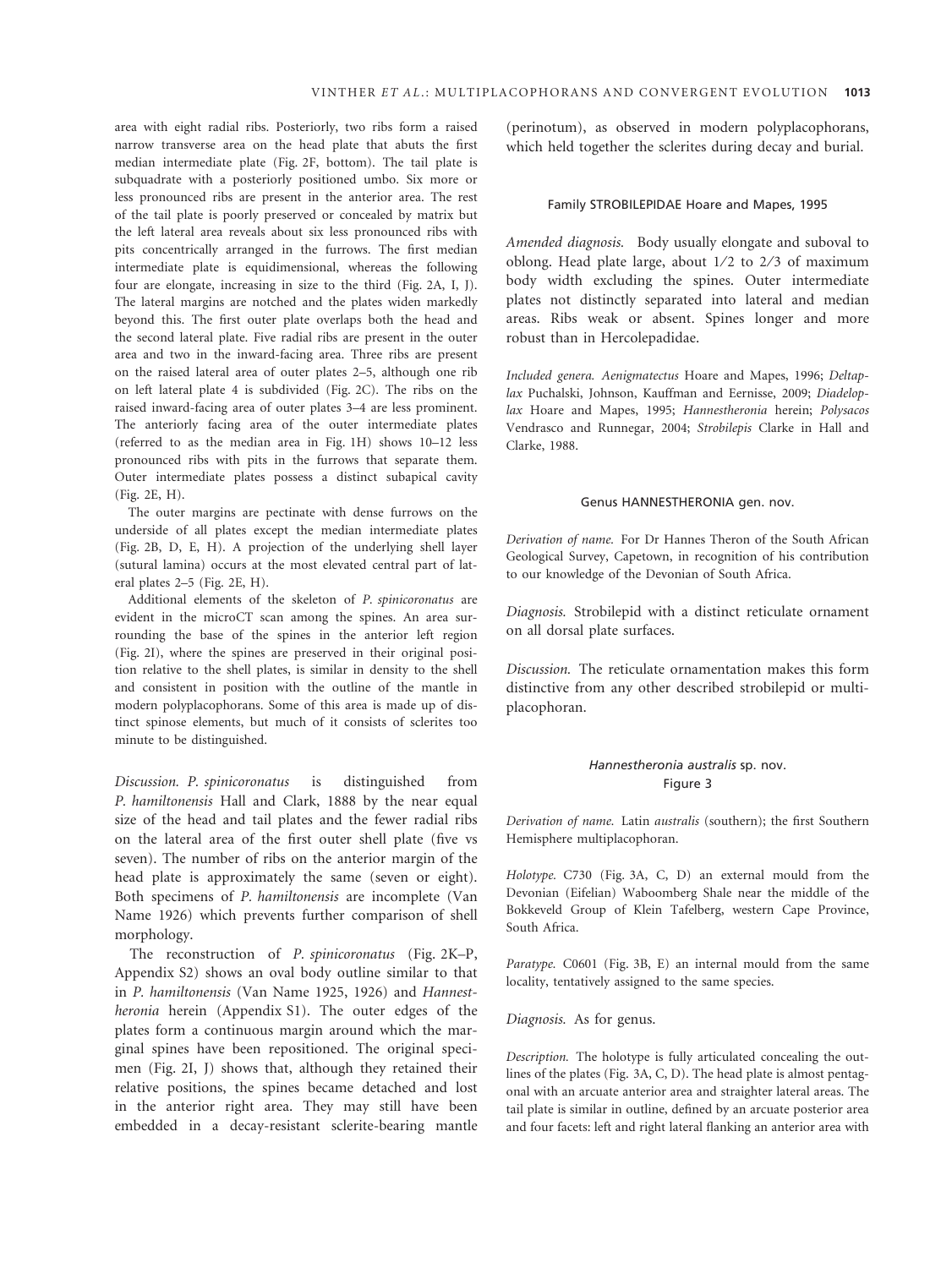two facets separated by a median keel. The umbo is posteriorly positioned. Lateral intermediate plates 2–5 are divided into a raised lateral and inner area with almost straight margins and a depressed median area with an arcuate anteriorly convex margin. There appears to have been a row of median intermediate shell plates along the midline. An imperfect impression of this plate is evident in rows 1 and 3–5 (Fig. 3A). A central raised triangular structure similar to the median plate in other multiplacophorans is particularly evident in row 4.

The upper surface of all shell plates and spines is covered by a distinctive reticulate, rhombic pattern of fine ridges (Fig. 3A, C, D). The shell plates show densely pectinated margins in many places (Fig. 3E).

The most anterior preserved spine, which is almost complete, is shorter than those behind it, indicating that spine length may increase posteriorly. The marginal spines (Fig. 3) have a median dorsal groove as in Hercolepas (Appendix S1) and other strobilepids.

Dimensions. Holotype: body without spines: 9.2 mm long, 4.4 mm wide; including spines: 10.9 mm long, 7.9 mm wide. The dimensions of individual plates are shown in Table 1. Paratype C0601 (Fig. 3B, E): 15.7 mm long, 11.2 mm wide excluding the spines (Table 1).

## DISCUSSION

## The fossil record of polyplacophorans and the origin of multiplacophorans

Molecular divergence estimates (Vinther et al. 2012) of the polyplacophoran crown group (357 Ma (408–297)) (Fig. 4) accord well with the fossil record. The occurrence of several Carboniferous polyplacophorans with sutural laminae (Hoare et al. 1972, 1983; Hoare and Mapes 1985a, b; Hoare 2001) suggests that the crown divergence was around this time  $(c. 350 \text{ Ma according to Sigwart})$ (2009)). A confident minimum for the divergence of the crown group would require the identification of forms that clearly lie on one of the branches within the crown group (i.e. Lepidopleurida or Chitonida). This proves to be difficult, because although most fossil Carboniferous polyplacophorans have been classified within the Lepidopleurida, their morphology is most likely plesiomorphic of the crown group. The Chitonida have evolved lateral insertion plates with slits. One Early Carboniferous fossil Glyptochiton (Smith 1971) exhibits prominent articulamental extensions along most shell margins and could be a chitonid stem form. If so, this would provide a minimum for the crown group in the Lower Carboniferous, consistent with the recent molecular clock analysis (Vinther et al. 2012). The Chitonida are estimated to have diverged in the Permian (c. 269 Ma) roughly coincident with the appearance of Ochmazochiton (Hoare and Smith 1984) which has slitted insertion areas on the lateral mar-

gins of the intermediate plates. Ochmazochiton is slightly older than the molecular divergence estimates (Vinther et al. 2012), a difference that may be due to estimation error. Chitonid characters, however, must have appeared somewhere on the chitonid stem lineage prior to the divergence of the crown group. Moreover, the three small adjacent slits on Ochmazochiton differ from the condition in the crown group with its single larger slit. This led Hoare and Smith (1984) to place them in the Lepidopleurina while noting that *Ochmazochiton* presumably marks the appearance of a character that later leads to the slitted insertion plates in Chitonida. Thus, Ochmazochiton could be accommodated on the chitonid stem lineage as posited herein. On this basis, the molecular clock is consistent with a divergence of the Chitonida after the Carboniferous and likely early in the Permian. Future fossil finds are needed to test this hypothesis.

The 95 per cent credibility interval for the polyplacophoran crown group divergence (408–297 Ma) does not extend to the Wenlock (428–423 Ma) which yielded the earliest multiplacophoran. Therefore, the molecular clock is not only consistent with the fossil record of polyplacophorans, but supports the exclusion of multiplacophorans from the crown group.

#### Convergent evolution of shell characters

Multiplacophorans and crown group polyplacophorans exhibit morphological similarities (see introduction), but close scrutiny of these fails to support homology. The pectinated insertion plates of Chitoniidae have a major slit, a diagnostic character of the higher ranked Chitonida that does not occur in multiplacophorans. Neither the position nor the shape of sutural laminae is identical in multiplacophorans and crown group polyplacophorans. The morphological similarities are therefore considered to be convergent, given the phylogenetic and temporal evidence presented here, presumably in response to their evolution for the same function. Sutural laminae and insertion plates attach the shell firmly to the underlying tissue. The facetted plates and distinct lateral and median intermediate shell areas reflect the tight juxtaposition of the adjacent plates and result in more effective armour. The Chitoniidae, with most characters in common with multiplacophorans, are mostly intertidal rocky shore dwellers. Lepidopleurids, which lack insertion plates, live in deeper water and mostly on the underside of hard substrates such as rocks and shells. We suggest that multiplacophorans evolved armour similar to that of Chitoniidae (within the crown group) because of their exploitation of similar habitats, that is, exposed hard substrates with higher predation pressure and surf, in contrast to the coeval stem group polyplacophorans which probably lived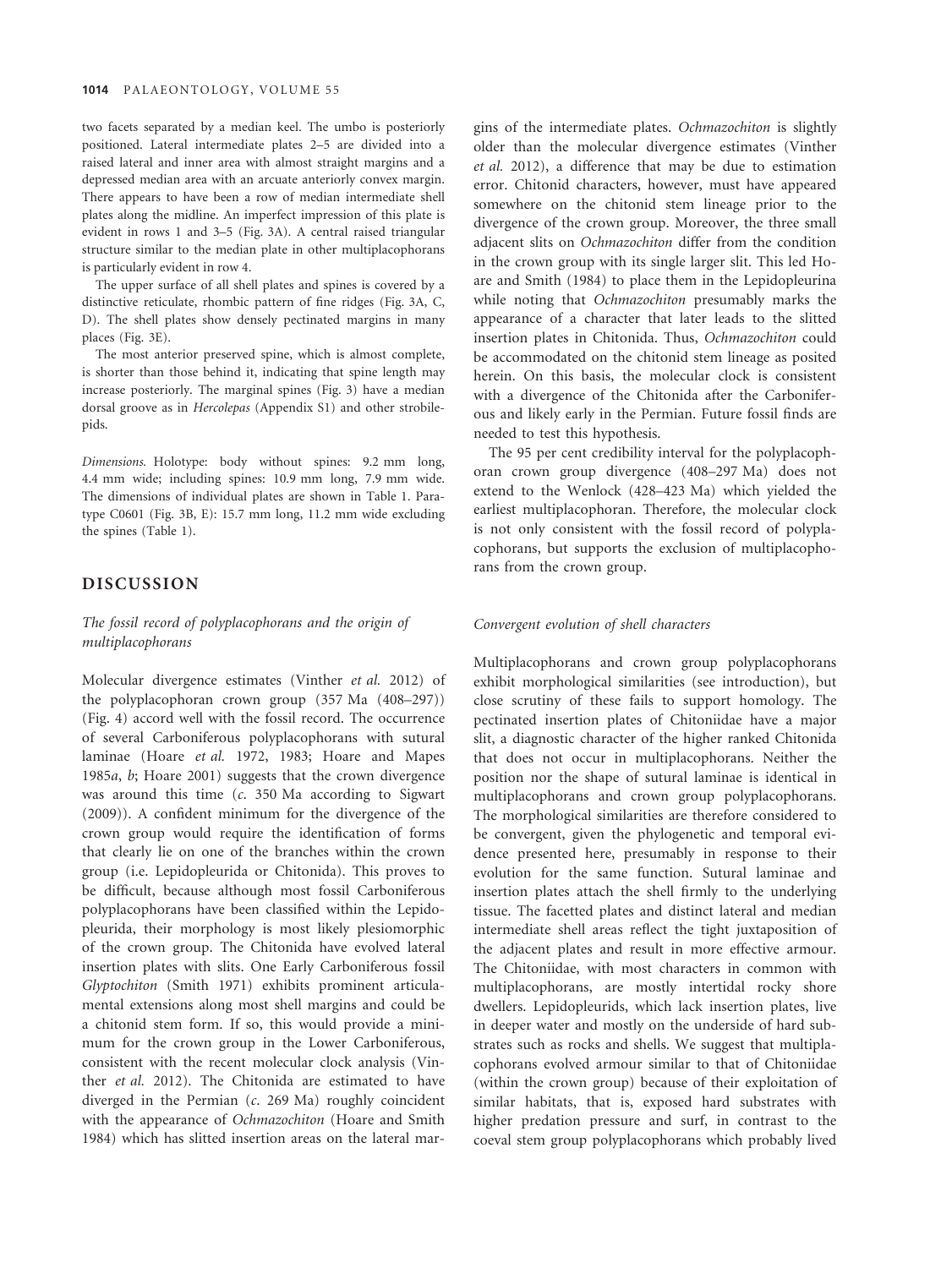in less exposed and/or deeper water environments. The temporal gap between crown group polyplacophorans and multiplacophorans, which the molecular clock (Fig. 4) demonstrates is real and not a taphonomic artefact, is consistent with the inferred convergent evolution of the plate morphology.

An interesting observation is that most multiplacophorans appear to be preserved in calcium carbonate, whereas fossil polyplacophorans typically are preserved as moulds or as silicified material. The shell of extant polyplacophorans is aragonite, which is unstable in early diagenesis; calcite is more stable and often preserved in fossils, suggesting that multiplacophoran plates may have been calcitic rather than aragonitic. The preservation of molluscs in the Devonian Silica Formation of Ohio, from which Protobalanus spinicoronatus was collected, lends support to this hypothesis. Fossil bivalves and gastropods that presumably were originally aragonitic are preserved as moulds, whereas calcitic snails like Platyceras associated with the crinoid Arthroacantha preserve shell material as calcite, as does Protobalanus.

#### Multiplacophoran origins

The earliest undisputed relatives of polyplacophorans are the Late Cambrian mattheviids (e.g. Matthevia and Chelodes) (Runnegar et al. 1979; Vendrasco and Runnegar 2004; Pojeta et al. 2010), which are either stem polyplacophorans (Pojeta et al. 2010) or stem aculiferans (Vinther et al. 2012) with a single column of 7–8 shell plates. The older assemblage of Ocruranus and Eohalobia has valves that resemble those of polyplacophorans (Vendrasco et al. 2009), but they may be stem aculiferans considering their early appearance and close similarity to forms such as the sachitids (Vinther 2009), which exhibit a variable numbers of shell plates. Mattheviids bore highly arched conical plates that did not overlap, but projected dorsally with one or two lacunae (tunnels in Vendrasco and Runnegar 2004) in each plate. A single larger lacuna was present in the plates of mattheviids such as Chelodes, Hemithecella and Eukteanochiton. A lacuna also occurs in the articulated and eight-plated Late Ordovician paleoloricate Echinochiton (Pojeta et al. 2003; Pojeta and DuFoe 2008), which confirms the chiton-like nature of these previously debated (Yochelson 1966) fossils. The reduction of lacunae in later forms (Vendrasco and Runnegar 2004) has been posited to coincide with the increase in overlap between plates as in, for example, Septemchiton. Forms referred to Chelodes, with prominent lacunae, occur in the Silurian of Gotland (Cherns 1998a, b, 2004) as do Heloplax, Enetoplax and Arctoplax (Cherns 1998a, 2004), which are related to the aplacophoran relative Acaenoplax (Sutton et al. 2001; Sutton et al. 2004; Sigwart and Sutton 2007). The subapical cavity in these forms, which has been homologized with the more extensive lacunae of mattheviids, provides a putative morphological link to Ordovician and late Cambrian forms (Cherns 2004).

The ventral side of Protobalanus spinicoronatus exhibits subapical cavities on outer intermediate plates 2–5 (Fig. 2E, H), which suggests that multiplacophorans also stem from Ordovician paleoloricates. Thus multiplacophorans may have diverged from the polyplacophoran stem lineage in the Ordovician–Llandovery. The Silurian paleoloricate polyplacophorans have secondary thickening of the shell plates (Cherns 2004), a prerequisite for the evolution of the articulamentum and sutural laminae. Thus, these polyplacophorans may have arisen from a common progenitor to both multiplacophorans and the polyplacophoran crown group. Alternatively, neoloricates with sutural laminae may await discovery in the Silurian, in which case they could have given rise to multiplacophorans. However, among 26 records of multiplated mollusc species recorded in the Silurian (compared to 12 and 28, respectively, in late to middle Ordovician and Devonian; Cherns 2004) no neoloricates have been found.

Larsson et al. (2009) described a multiplated organism from the Early Cambrian of North Greenland, Trachyplax arctica, and suggested affinities with multiplacophorans. Although the skeleton of Trachyplax includes both symmetric and asymmetric plates that resemble those of multiplacophorans, the delicately preserved plate surfaces show no indication of aesthete canals, a clear synapomorphy of polyplacophorans and multiplacophorans, nor a secondary shell layer, sutural lamina or insertion plates. Some Trachyplax shell plates resemble tommotiids (stem brachiopods) (Li and Xiao 2004; Skovsted et al. 2009), and others resemble the plates of the putative sachitids Oikozetetes and Ocruranus (Paterson et al. 2009; Vendrasco et al. 2009). The reconstruction of Trachyplax (Larsson et al. 2009, fig. 7) does not reflect an organization similar to multiplacophorans with seven transverse shell rows, or a configuration that is homologous to crown aculiferans. Trachyplax may be a member of the early aculiferan stem lineage of multiplated molluscs with a configuration different from primitive aculiferans with eight plates such as the halkieriids (Conway Morris and Peel 1995; Vinther and Nielsen 2005; Vinther 2009) and Orthrozanclus (Conway Morris and Caron 2007). Alternatively, Trachyplax may represent a tommotiid (Skovsted et al. 2009) or be a chimaeric taxon.

## Homology and serial homology of aculiferan mineralized elements

Multiplacophorans appear to have evolved from presumably eight-plated polyplacophorans and subdivided their intermediate shell fields laterally. The acanthochitoninid Schizoplax brandtii evolved a similar configuration inde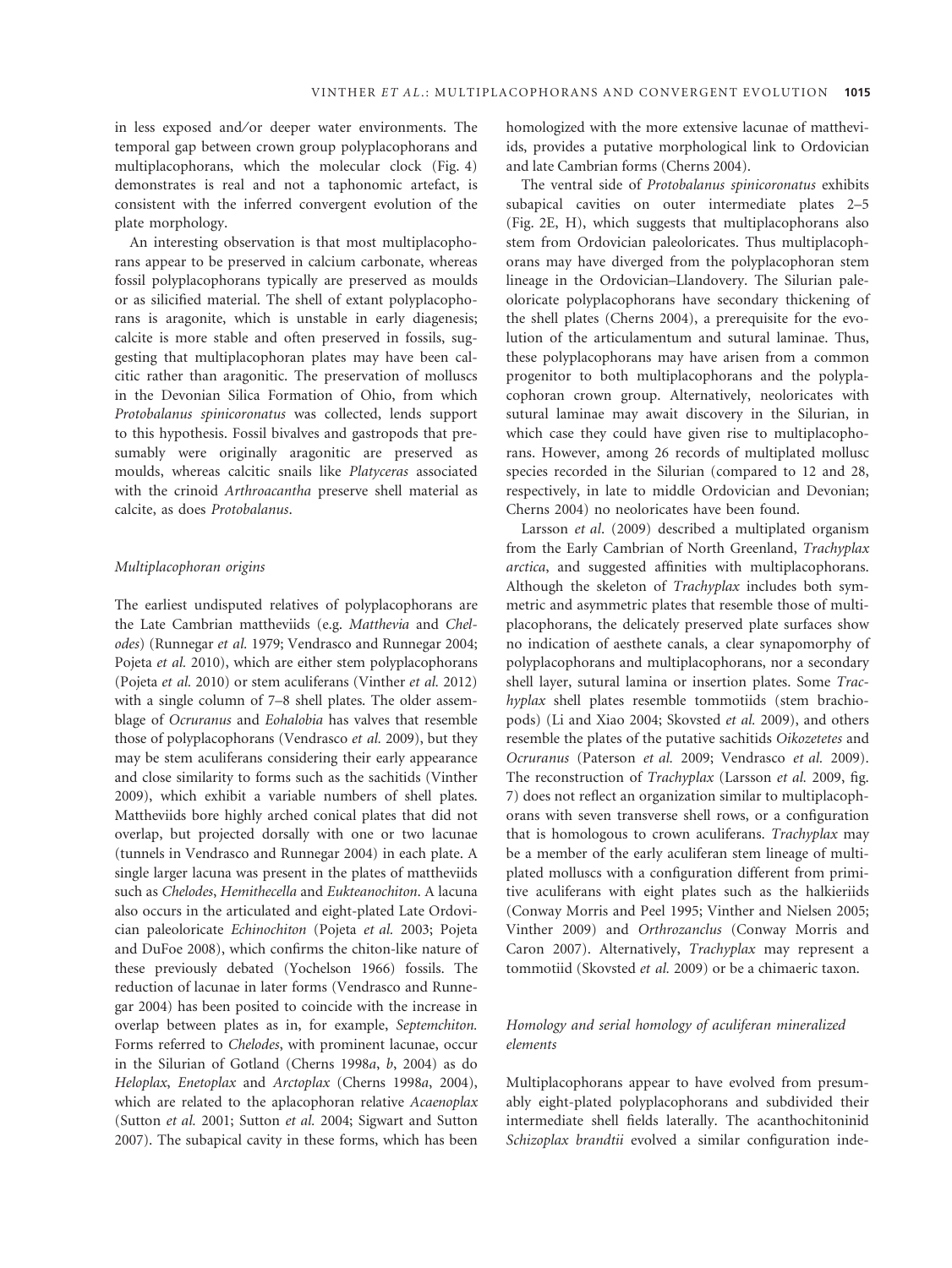pendently with divided intermediate fields and a single anterior and posterior terminal plate. In some modern polyplacophorans, the intermediate fields are isolated into a left and right region during initial shell deposition in the postmetamorphic juvenile, while the anteriormost shell field is a single median region (Bartolomaeus 1989). Thus, the terminal plates may be independent entities that are always expressed as a single shell, while the intermediate shell fields are serial homologues that have the potential to divide laterally into separate shell fields as apparently happened at least twice. Cambrian stem group aculiferans, like Halkieria, have a single anterior and posterior shell plate (Conway Morris and Peel 1995) which may be deep homologues of the anterior and posterior plates of crown and stem group polyplacophorans (Fig. 5), including multiplacophorans.

It seems that the possession of seven plates or transverse shell fields evolved secondarily in Acaenoplax and multiplacophorans from a primitive eight-plated condition. All articulated stem polyplacophorans and putative stem aplacophorans from the Ordovician are eight-plated (Rolfe 1981; Pojeta et al. 2003; Pojeta and DuFoe 2008; Donovan et al. 2010). It therefore appears that one of the intermediate plates is lost or gained while the terminal plates stay fixed. Similarly, occasional teratomorphic living polyplacophorans with seven shell plates usually retain the terminal plates (JV, pers. obs.). The eighth plate is laid down after the intermediate plates during development and was thought to have been absent in early forms (Hyman 1967). However, it appears that the primitive condition for crown Aculifera is the possession of eight transverse shell plates and that the later ontogenetic anlagen of the eighth plate is unrelated to the secondary development of seven shell fields in some stem groups. It seems that the latest common ancestor of aplacophorans had seven shell plates considering fossil forms such as Acaenoplax and the embryological expression in modern aplacophorans of a dorsal sevenfold iteration (Scheltema and Ivanov 2002; Nielsen et al. 2007).

Aesthetes. Aesthete canals are present in multiplacophoran shell plates as in those of modern and fossil polyplacophorans, but also in the large spines of the multiplacophoran girdle where they are unknown in any modern group. The sachitids from the early and middle Cambrian, including Halkieria, also have a canal system in the girdle sclerites, which has been homologized to the aesthete system (Vinther 2009), but they lack a canal system in the shell plates. Thus, multiplacophorans represent an intermediate level between the Cambrian stem group aculiferans with aesthetes in their sclerites, and the modern condition with aesthetes in the shell plates only (Vinther 2009). Nothing is known about the mantle sclerites of Early Palaeozoic paleoloricates, but there appear to be





FIG. 5. Homology of shell plates in Aculifera. The anterior (up) and posterior (down) shell plates (orange) are conserved separate entities across the total group Aculifera, except in Aplacophora where shells are lost. The intermediate shell plates (blue) evolved prior to the divergence of crown group Aculifera. The intermediate shell plates have become laterally subdivided in the Multiplacophora and the extant Schizoplax. Early Palaeozoic aculiferans are known with seven dorsal shell fields as in Acaenoplax and Multiplacophora and others with eight shell fields (Echinochiton). The primitive condition of shell plate number seems to have been eight, but in stem forms of both polyplacophorans and aplacophorans, the number has been reduced to seven transverse shell regions (i.e. Acaenoplax and multiplacophorans). We show one intermediate shell field in these forms with a green colour to indicate this plasticity.

aesthete channels in the shell plates (Pojeta et al. 2010). Echinochiton dufoei Pojeta, Eernisse, Hoare and Henderson, 2003 has large hollow girdle spines similar to those of multiplacophorans (Hoare and Mapes 1995). Aesthetes may also have been present in the spines of this taxon, but the specimens are too coarsely preserved to show such features.

## CONCLUSIONS

Multiplacophorans are stem group polyplacophorans with a skeleton of plates that were heavily interlocked and firmly embedded in their tissues. The appearance of crown group polyplacophorans in or after the early Carboniferous and stem members of the subgroup Chitonida in the early Permian is congruent with a molecular clock analysis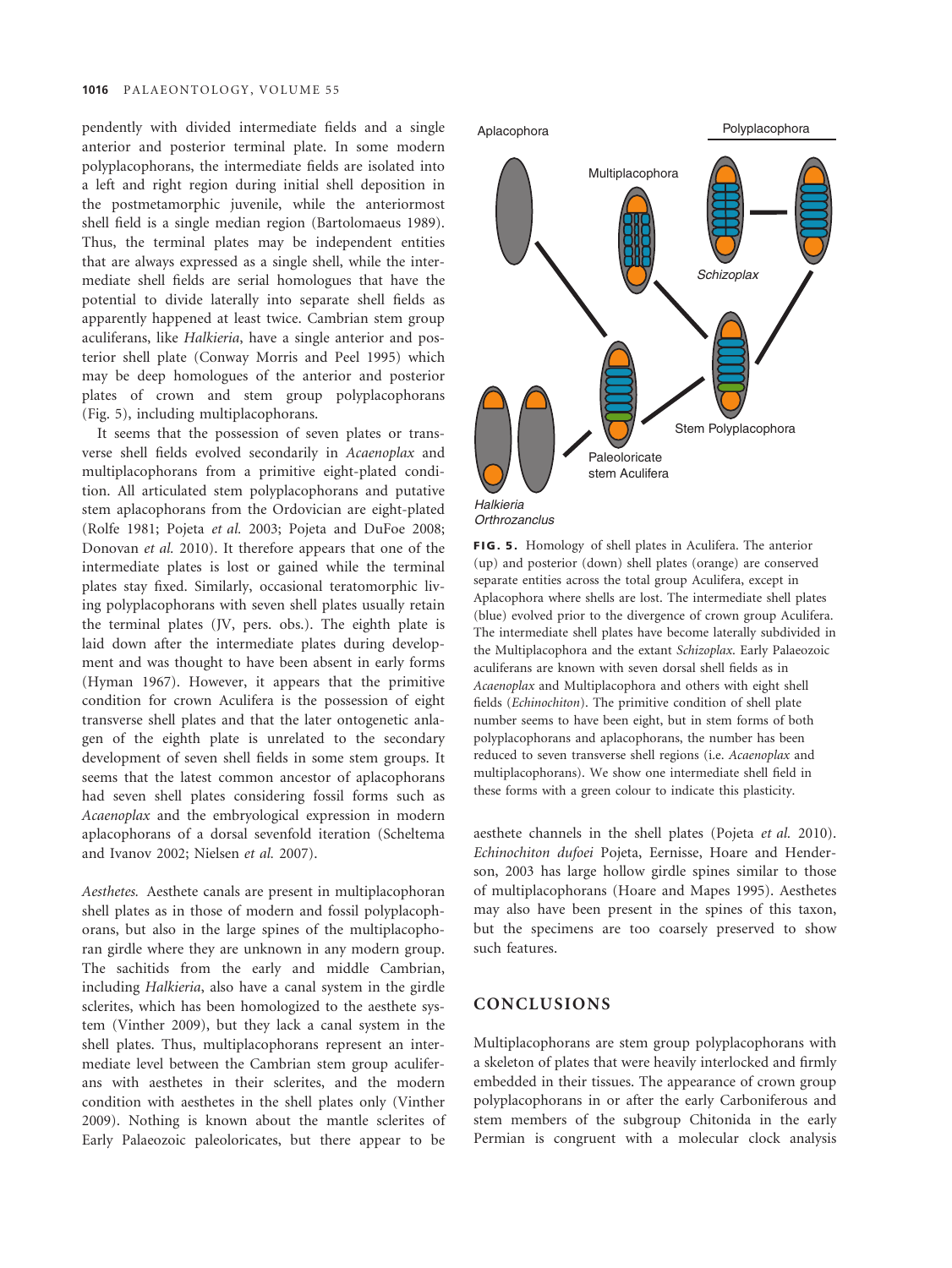(Vinther et al. 2012) and supports the observation that multiplacophorans must be stem polyplacophorans that evolved some crown group characteristics (sutural laminae, ornamental division of the intermediate plates and pectinated insertion plates) convergently. Multiplacophorans evolved a unique 17-plated skeleton from an ancestor with 7–8 plates in a single column. We hypothesize that their more exposed life mode resulted in a more interlocked skeleton and structures to embed the shell plates firmly in the underlying tissues, which led to the convergent evolution of sutural laminae, distinctly divided dorsal shell areas, and pectinated insertion plates. The intermediate shell plates are serial homologues but appear to be patterned differently to the terminal shell plates. Total group polyplacophorans evolved laterally divided regions at least twice: in Multiplacophora and in Schizoplax. An intermediate transverse shell field was lost at least twice in the Aculifera: in multiplacophorans and the aplacophoran stem group.

Acknowledgements. This research was supported by the Carlsberg Foundation, the Malacological Society of London, the John F. Enders fund, the Gaylord Simpson prize and the Sylvester Bradley award to JV. Doug Eernisse, California State University, Fullerton provided valuable insight into polyplacophoran systematics. Enrico Schwabe, Munich Zoological State Collection made JV aware of Schizoplax brandtii and explained polyplacophoran systematics to him when he was an undergraduate student. The three reviewers: Bruce Runnegar, Douglas Eernisse and Michael J. Vendrasco are fully acknowledged for their thorough comments on the manuscript. Jacques Gauthier, Yale University, Kevin J. Peterson, Dartmouth College, Phil Donoghue, Bristol University and Kevin De Queiroz, National Museum of Natural History discussed systematic classification with JV. Marilyn Fox, Yale University and Zarko Ljuboja of Andover, Ohio prepared the specimen of P. spinicoronatus which was drawn to our attention by Glenn Storrs and Brenda Hunda of the Cincinnati Natural History Museum. Joshua Van Houten, MicroCT Facility, Yale Core Center for Musculoskeletal Disorders, provided the microCT scan and made the spinning video sections for the supplemental video (Appendix S2). Lourdes Rojas and Eric Lazo Wasem provided modern polyplacophorans and Susan Butts facilitated research in the invertebrate fossil collections of the Peabody Museum. John Almond of the South African Geological Survey found one of the specimens of Hannestheronia. Dr Mark Camp of the University of Toledo provided support and material assistance during initial field work on the Silica Formation. Dr Richard Hoare kindly made images and specimens of D. paragrapsima available to JV.

Editor. Philip Donoghue

## SUPPORTING INFORMATION

Additional Supporting Information may be found in the online version of this article:

Appendix S1. A, Hercolepas signata NRM Ec 6108, from the Vattenfallet section, Gotland, Sweden. B, detail of sclerites with large radiating spines and smaller interfingering sclerites. C, Protobalanus hamiltonensis from the Hamilton Group, New York and D, Another specimen on the same slab AMNH 22866, Scale bars: A, 5 mm; B, 1 mm; C and D, 3 mm. (John S. Peel kindly provided the dimensions of H. signata)

Appendix S2. Movie file of P. spinicoronatus based on a microCT scan showing the specimen before and after segmentation and the sequential articulation of the specimen.

Please note: Wiley-Blackwell are not responsible for the content or functionality of any supporting materials supplied by the authors. Any queries (other than missing material) should be directed to the corresponding author for the article.

## REFERENCES

- AURIVILLIUS, C. W. S. 1892. Ueber einige Ober-Silurische Cirripeden aus Gotland. Kungliga Svenska Vetenskapsakademiens Handlingar, 18, 1–24.
- BARTHOLOMEW, A. J. and BRETT, C. E. 2007. Correlation of Middle Devonian Hamilton Group-equivalent strata in east-central North America: implications for eustasy, tectonics and faunal provinciality. Geological Society, London, Special Publications, 278, 105–131.
- BARTOLOMAEUS, T. 1989. Larvale Nierenorgane bei Lepidochiton cinereus (Polyplacophora) und Aeolidia papillosa (Gastropoda). Zoomorphology, 108, 297–307.
- BAXTER, J. M. and JONES, A. M. 1981. Valve structure and growth in the chiton Lepidochitona cinereus (Polyplacophora: Ischnochitonidae). Journal of the Marine Biological Association, 61, 65–78.
- BERGENHAYN, J. R. M. 1955. Die fossilen Schwedische Loricaten nebst einer vorlaeufigen Revision der ganzen Klasse Loricata. Kungliga Fysiografiska Sallskapets Handlingar (Lund Universitets Årskrift, N.F.), 66, 1–44.
- BROWN, M. and DAVIDSON, A. 2010. The use of cyclododecane to protect delicate fossils during transportation. Journal of Vertebrate Paleontology, 30, 300–303.
- CHERNS, L. 1998a. Chelodes and closely related Polyplacophora (Mollusca) from the Silurian of Gotland, Sweden. Palaeontology, 41, 545–573.
- —— 1998b. Silurian polyplacophoran molluscs from Gotland, Sweden. Palaeontology, 41, 939–974.
- -2004. Early Palaeozoic diversification of chitons (Polyplacophora, Mollusca) based on new data from the Silurian of Gotland, Sweden. Lethaia, 37, 445–456.
- CONWAY MORRIS, S. and CARON, J.-B. 2007. Halwaxiids and the early evolution of the lophotrochozoans. Science, 315, 1255–1258.
- and PEEL, J. S. 1995. Articulated halkieriids from the Lower Cambrian of North Greenland and their role in early protostome evolution. Philosophical Transactions of the Royal Society London Series B, 347, 305–358.
- DE QUEIROZ, K. 2007. Toward an integrated system of clade names. Systematic Biology, 56, 956–974.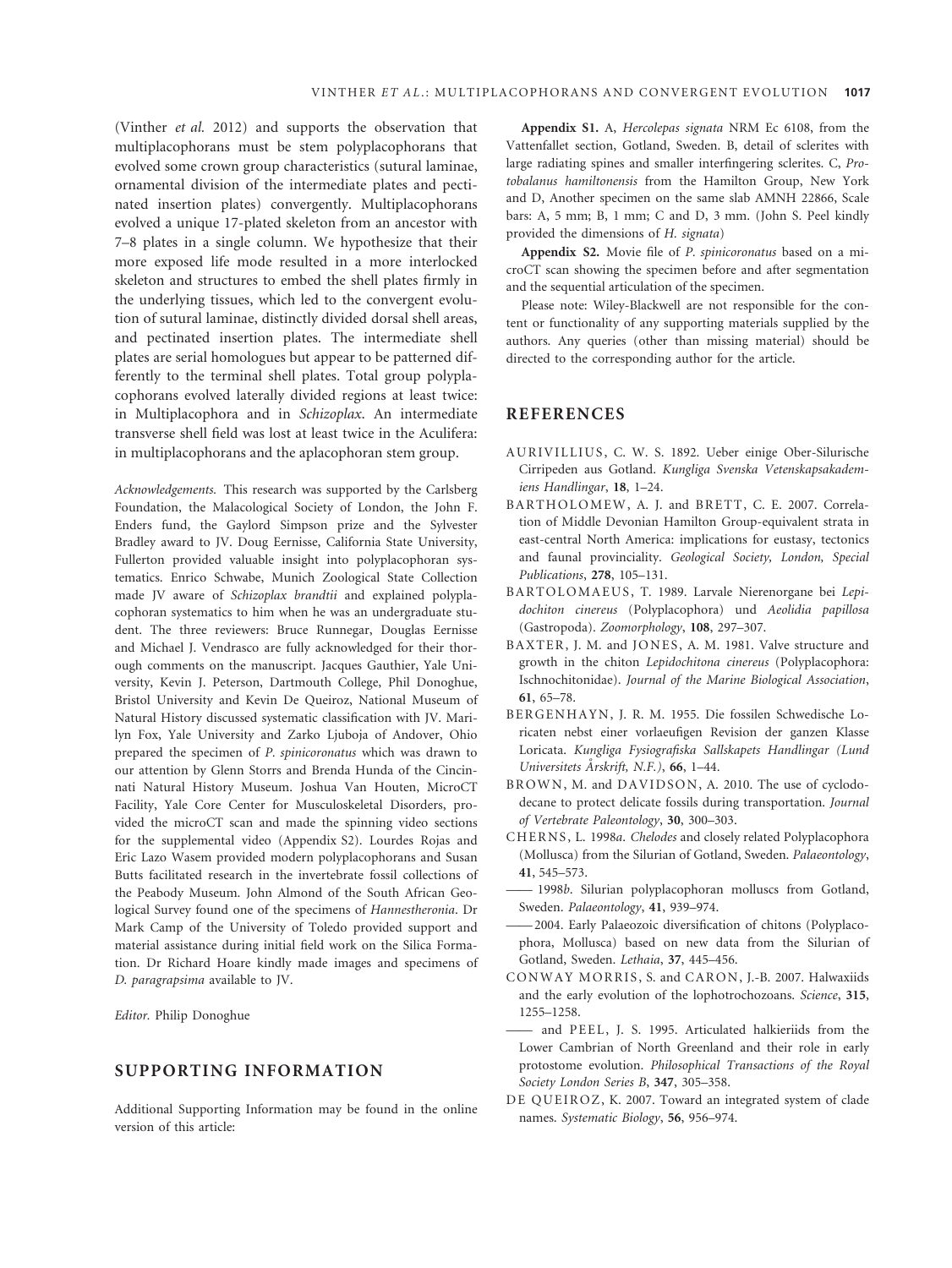- and GAUTHIER, J. 1990. Phylogeny as a central principle in taxonomy – phylogenetic definitions of taxon names. Systematic Zoology, 39, 307–322.

- $DOMOGHUE$ , P. C. J. 2005. Saving the stem group a contradiction in terms? Paleobiology, 31, 553–558.
- DONOVAN, S. K., SUTTON, M. D. and SIGWART, J. D. 2010. Crinoids for lunch? An unexpected biotic interaction from the Upper Ordovician of Scotland. Geology, 38, 935–938.
- DZIK, J. 1986. Turrilepadida and other Machaeridia. 116-134. In HOFFMAN, A. and NITECKI, M. H. (eds). Problematic fossil taxa. Oxford monographs on geology and geophysics. Oxford University Press, New York, viii + 267 pp.
- EERNISSE, D. J. and REYNOLDS, P. D. 1994. Polyplacophora. 13-54. In HARRISON, F. W. and KOHN, A. J. (eds). Microscopic anatomy of the invertebrates. Wiley-Liss, New York, 404 pp.
- HALL, J. and CLARKE, J. M. 1888. Trilobites and other Crustacea of the Oriskany, Upper Helderberg, Hamilton, Portage, Chemung and Catskill Groups. Geological Survey of New York Palaeontology, 7, 1–236.
- HANGER, R. A., HOARE, R. D. and STRONG, E. E. 2000. Permian Polyplacophora, Rostroconchia, and Problematica from Oregon. Journal of Paleontology, 74, 192-198.
- HOARE, R. D. 2001. Early Mississippian Polyplacophora (Mollusca) from Iowa. Journal of Paleontology, 75, 66–74.
- and MAPES, R. H. 1985a. New Mississippian and Pennsylvanian Polyplacophora (Mollusca) from North America. Journal of Paleontology, 59, 875–881.
- $-1985b$ . A new species of Pennsylvanian Polyplacophora (Mollusca) from Texas. Journal of Paleontology, 59, 1324–1326.
- 1995. Relationships of the Devonian Strobilepis and related Pennsylvanian problematica. Acta Palaeontologica Polonica, 40, 111–128.
- ————1996. Late Paleozoic problematic sclerites of hercolepadid affinities. Journal of Paleontology, 70, 341–347.
- and SMITH, A. G. 1984. Permian Polyplacophora (Mollusca) from West Texas. Journal of Paleontology, 58, 82–103.
- -STURGEON, M. T. and HOARE, T. B. 1972. Middle Pennsylvanian (Allegheny Group) Polyplacophora from Ohio. Journal of Paleontology, 46, 675–680.
- -MAPES, R. H. and ATWATER, D. E. 1983. Pennsylvanian Polyplacophora (Mollusca) from Oklahoma and Texas. Journal of Paleontology, 57, 992–1000.
- HYMAN, L. H. 1967. The invertebrates 6, Mollusca 1. McGraw-Hill, New York, 792 pp.
- JEFFERIES, R. P. S. 1979. The origin of chordates a methodological essay. 443-447. In HOUSE, M. R. (ed.) The origin of major invertebrate groups. Academic Press, London, 515 pp.
- KESLING, R. V. and CHILMAN, R. B. 1975. Strata and megafossils of the Middle Devonian silica formation. University of Michigan, Museum of Paleontology, Ann Arbor, 408 pp.
- KOCOT, K. M., CANNON, J. T., TODT, C., CITAREL-LA, M. R., KOHN, A. B., MEYER, A., SANTOS, S. R., SCHANDER, C., MOROZ, L. L., LIEB, B. and HALA-NYCH, K. M. 2011. Phylogenomics reveals deep molluscan relationships. Nature, 477, 452–456.
- LARSSON, C. M., PEEL, J. S. and HÖGSTRÖM, A. E. S. 2009. Trachyplax arctica, a new multiplated problematic fossil from the lower Cambrian of North Greenland. Acta Palaeontologica Polonica, 54, 513–523.
- LI, G. and XIAO, S. 2004. Tannuolina and Micrina (Tannuolinidae) from the Lower Cambrian of Eastern Yunnan, South China, and their scleritome reconstruction. Journal of Paleontology, 78, 900–913.
- NIELSEN, C., HASZPRUNAR, G., RUTHENSTEINER, B. and WANNINGER, A. 2007. Early development of the aplacophoran mollusc Chaetoderma. Acta Zoologica, 88, 231–247.
- PATERSON, J. R., BROCK, G. A. and SKOVSTED, C. B. 2009. Oikozetetes from the early Cambrian of South Australia: implications for halkieriid affinities and functional morphology. Lethaia, 42, 199–203.
- POJETA, J. and DUFOE, J. 2008. New information about Echinochiton dufoei, the Ordovician spiny chiton. American Malacological Bulletin, 25, 25–34.
- -EERNISSE, D. J., HOARE, R. D. and HENDERSON, M. D. 2003. Echinochiton dufoei: a new spiny Ordovician chiton. Journal of Paleontology, 77, 646–654.
- VENDRASCO, M. J. and DARROUGH, G. 2010. Upper Cambrian chitons (Mollusca: Polyplacophora) from Missouri, USA. Bulletins of American Paleontology, 379, 1–79.
- PUCHALSKI, S. S., JOHNSON, C. C., KAUFFMAN, E. G. and EERNISSE, D. J. 2009. A new genus and two new species of multiplacophorans (Mollusca, Polyplacophora, Neoloricata), Mississippian (Chesterian), Indiana. Journal of Paleontology, 83, 422–430.
- REINDL, S., SALVENMOSER, W. and HASZPRUNAR, G. 1997. Fine structural and immunocytochemical studies on the eyeless aesthetes of Leptochiton algesirensis, with comparison to Leptochiton cancellatus (Mollusca, Polyplacophora). Journal of Submicroscopic Cytology and Pathology, 29, 135–151.
- ROLFE, W. D. I. 1981. Septemchiton; a misnomer. Journal of Paleontology, 55, 675–678.
- RUNNEGAR, B., POJETA, J., TAYLOR, M. E. and COL-LINS, D. 1979. New species of the Cambrian and Ordovician chitons Matthevia and Chelodes from Wisconsin and Queensland – evidence for the early history of polyplacophoran mollusks. Journal of Paleontology, 53, 1374–1394.
- SCHELTEMA, A. H. 1993. Aplacophora as progenetic aculiferans and the coelomate origin of mollusks as the sister taxon of Sipuncula. Biological Bulletin, 184, 57–78.
- and IVANOV, D. L. 2002. An aplacophoran postlarva with iterated dorsal groups of spicules and skeletal similarities to Paleozoic fossils. Invertebrate Biology, 121, 1–10.
- SCHWABE, E. and WANNINGER, A. 2006. Polyplacophora. 217-228. In STURM, C. F., PEARCE, T. A. and VALDES, A. (eds). The mollusks: a guide to their study, collection and preservation. Universal Publishers, Boca Raton, xii + 445 pp.
- SIGWART, J. D. 2009. Morphological cladistic analysis as a model for character evaluation in primitive living chitons (Polyplacophora, Lepidopleurina). American Malacological Bulletin, 27, 95–104.
- and SUTTON, M. D. 2007. Deep molluscan phylogeny: synthesis of palaeontological and neontological data. Proceedings of the Royal Society London B, 274, 2413–2419.